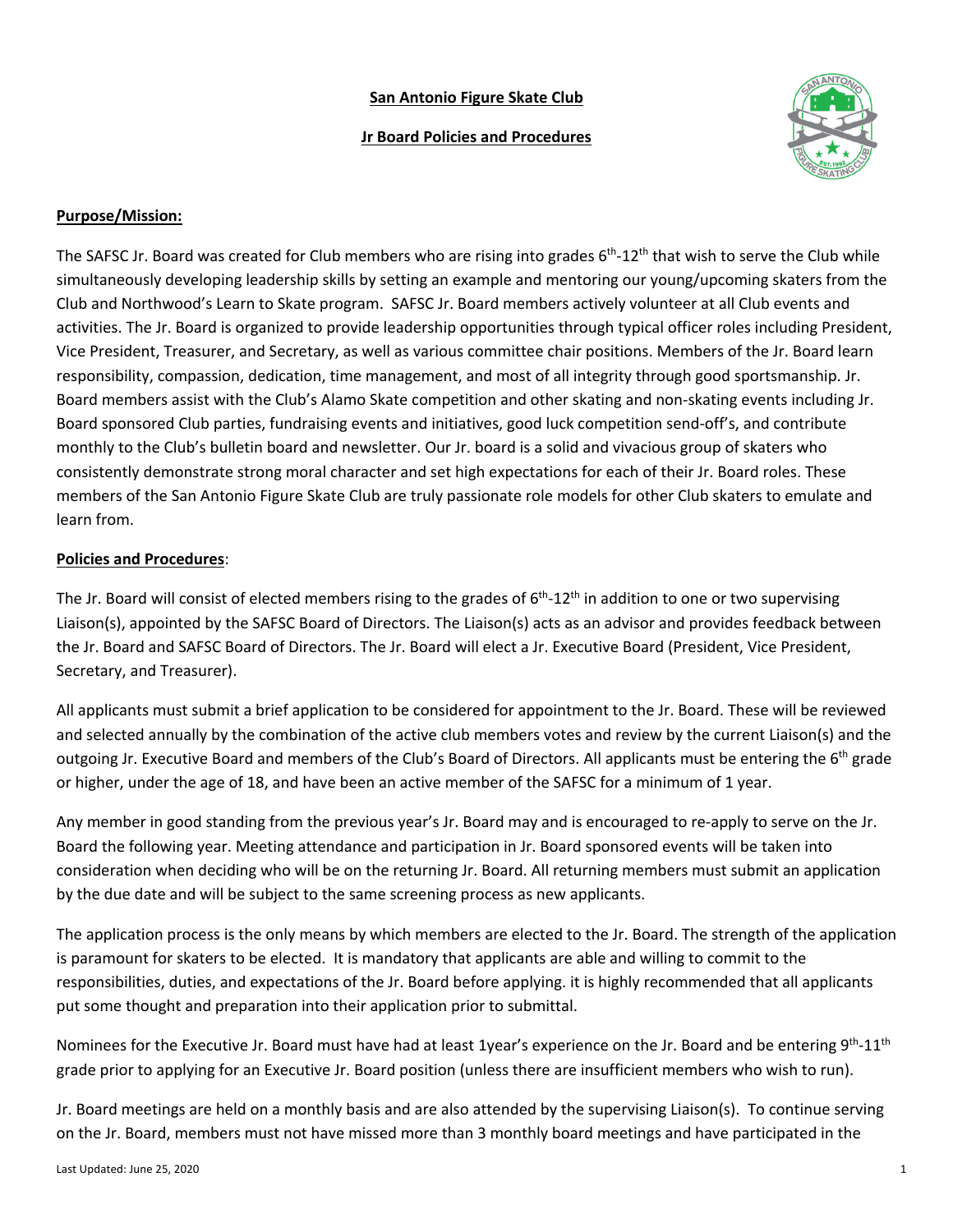majority (Not having missed 3 or more without a valid excuse) of the Jr. Board sponsored events. If a member will be absent for a meeting or event, they must notify the liaison(s) in advance and have a viable reason for their absence. *Once the Jr. Board member has missed 3 meetings or events, their further participation in the Jr. Board will be evaluated by the SAFSC Board of Directors and may be subject to the removal from the position.*

Jr. Board events have traditionally included sponsorship/participation in the planning and production of the annual SAFSC holiday party and Halloween party. Other volunteering events include: Jr. Board table sales, Jr. Board t-shirt and gear sales, Skate Into Spring /Fall Fest Competitions, Holiday and Summer Ice Shows, and Alamo Skate. At least one supervising Jr. Board member must be present at any Jr. Board sponsored activity.

The Jr. Board is responsible for the following duties:

- Planning and execution of all testing/competition send offs to support fellow SAFSC members.
- Making cards and posters to support SAFSC skaters on upcoming, tests, competitions, or accomplishments.
- Updating the SAFSC bulletin board and Jr. Board section of the newsletter on a monthly basis.
- Involvement in one community service or act per year (donations to the Children's Hospital, spending time visiting a local nursing home, volunteering at a local Animal Shelter).

The Jr. Board is provided with discretionary funds through the SAFSC Board of Directors for use throughout the year to assist with the costs of planning and production of their associated events.

# **Re-Election SAFSC Jr Board**

In the event an officer resigns from an elected position, the SAFSC Jr Board will adhere to the re-election guidelines listed, in the following order:

1. Current officers will discuss potential members who are eligible to fill the position.

2. With the guidance of the Jr. Board President, a list of qualified individuals will be developed, and the Jr. Board officers will vote on the top three. In the case of a tie, the President will break it.

3. The committee will then privately contact the number one choice and if he or she accepts, reappointment will be complete.

4. If this person does not want to become an officer, the second and third choices will be asked to join. Reappointment will be complete of one of these choices accepts.

5. In the case none of these individuals accepts the officer position; the committee will discuss new options for the position.

6. If a decision cannot be made, the duties of that officer will be equally distributed among the other officers until the next election.

# **Abandonment of a Position**

If an Officer or Chair of the Jr. Board has three unexcused absences from meetings or events of the Jr. Board, the position will be considered abandoned and vacant.